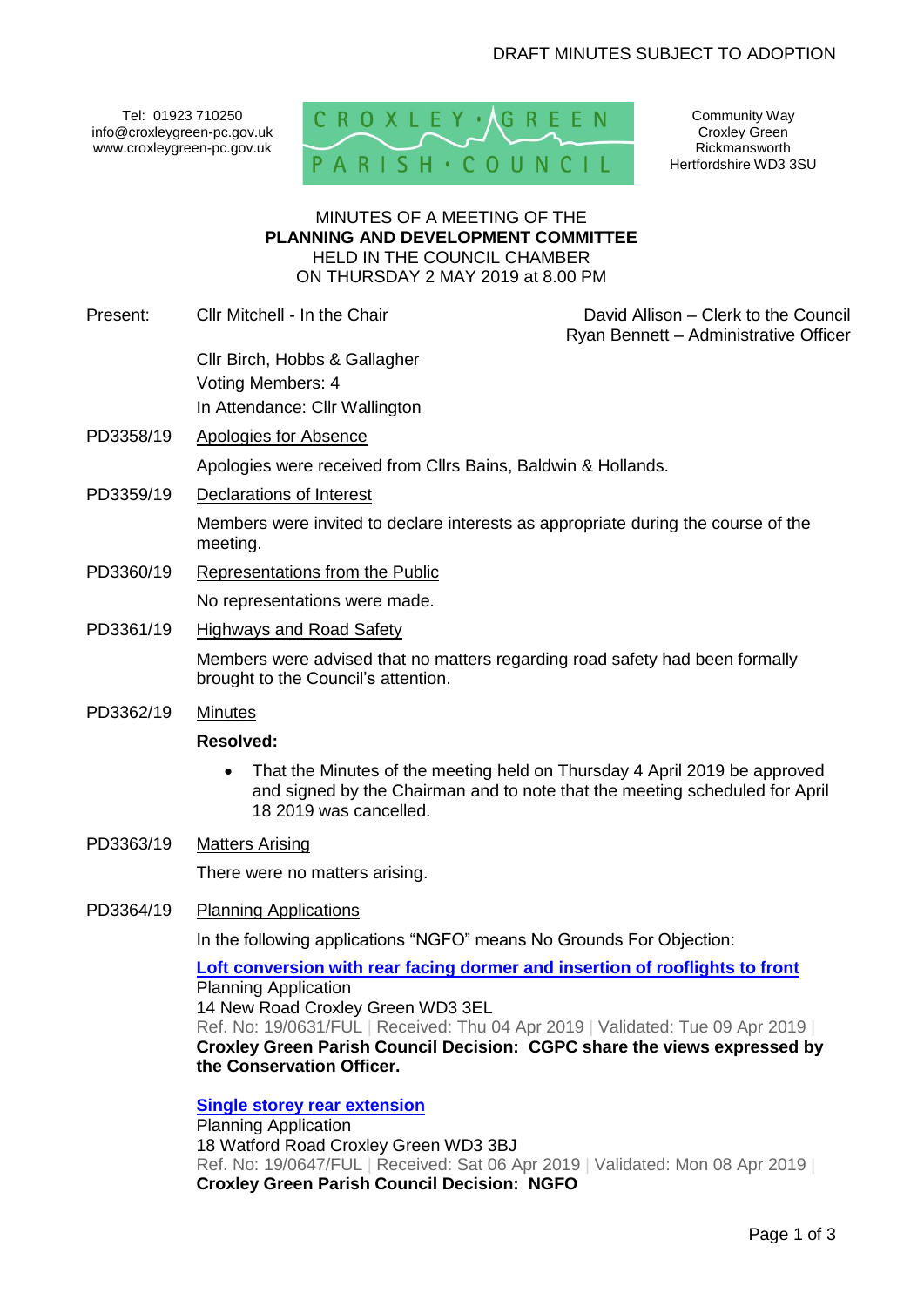### **[Construction of detached outbuilding](http://www3.threerivers.gov.uk/online-applications/applicationDetails.do?activeTab=summary&keyVal=PPAARIQF03N00&prevPage=inTray)**

Planning Application 16 Sherborne Way Croxley Green Rickmansworth Hertfordshire WD3 3PF Ref. No: 19/0614/FUL | Received: Mon 01 Apr 2019 | Validated: Tue 09 Apr 2019 | **Croxley Green Parish Council Decision: NGFO**

#### **[Ground floor rear extension](http://www3.threerivers.gov.uk/online-applications/applicationDetails.do?activeTab=summary&keyVal=PPW0TDQFMVU00&prevPage=inTray)**

Planning Application 22 Pevensey Way Croxley Green WD3 3FX Ref. No: 19/0697/FUL | Received: Sat 13 Apr 2019 | Validated: Tue 16 Apr 2019 | **Croxley Green Parish Council Decision: NGFO**

# **[First floor side and rear extension, front porch, alterations to fenestration detail,](http://www3.threerivers.gov.uk/online-applications/applicationDetails.do?activeTab=summary&keyVal=PQ070CQF03N00&prevPage=inTray)  [removal of chimneys and change to materials to include render](http://www3.threerivers.gov.uk/online-applications/applicationDetails.do?activeTab=summary&keyVal=PQ070CQF03N00&prevPage=inTray)** Planning Application

8 Fuller Way Croxley Green Rickmansworth Hertfordshire WD3 3PJ Ref. No: 19/0703/RSP | Received: Mon 15 Apr 2019 | Validated: Mon 15 Apr 2019 | **Croxley Green Parish Council Decision:** 

Croxley Green Parish Council objects to the proposal.

CGPC believes that the alteration to the porch is out of character with the street scene and does not comply with policy CA2 of the Croxley Green Neighbourhood Plan. CGPC feels that further extension to the road is inappropriate and not in accordance with the Neighbourhood Plan.

CGPC also objects to the change of materials to the existing building.

If the officer is minded to approve the application then CGPC would like the application to be considered by the TRDC planning committee.

### **[Ground floor rear extension](http://www3.threerivers.gov.uk/online-applications/applicationDetails.do?activeTab=summary&keyVal=PQ7FZ3QFMXA00&prevPage=inTray)**

Planning Application 54 Frankland Road Croxley Green WD3 3AU Ref. No: 19/0737/FUL | Received: Fri 19 Apr 2019 | Validated: Tue 23 Apr 2019 | **Croxley Green Parish Council Decision: NGFO**

**[Front porch extension, conversion of garage to habitable accommodation and](http://www3.threerivers.gov.uk/online-applications/applicationDetails.do?activeTab=summary&keyVal=PQTCWDQFN0M00&prevPage=inTray)  [alterations to front driveway](http://www3.threerivers.gov.uk/online-applications/applicationDetails.do?activeTab=summary&keyVal=PQTCWDQFN0M00&prevPage=inTray)** Planning Application 8 Sycamore Road Croxley Green WD3 3TD Ref. No: 19/0795/FUL | Received: Wed 01 May 2019 | Validated: Wed 01 May 2019 | **Croxley Green Parish Council Decision: NGFO**

### PD3365/19 Recent Decisions by Thee Rivers District Council

### **Approved**

| <b>Application:</b>    | Single storey rear extension                                       |  |
|------------------------|--------------------------------------------------------------------|--|
| <b>Address:</b>        | 25 Warwick Way Croxley Green Rickmansworth Hertfordshire<br>WD33SB |  |
| <b>Application No:</b> | 19/0493/FUL                                                        |  |
| <b>CGPC Decision</b>   | <b>NGFO</b>                                                        |  |
| <b>TRDC Decision</b>   | Approved                                                           |  |